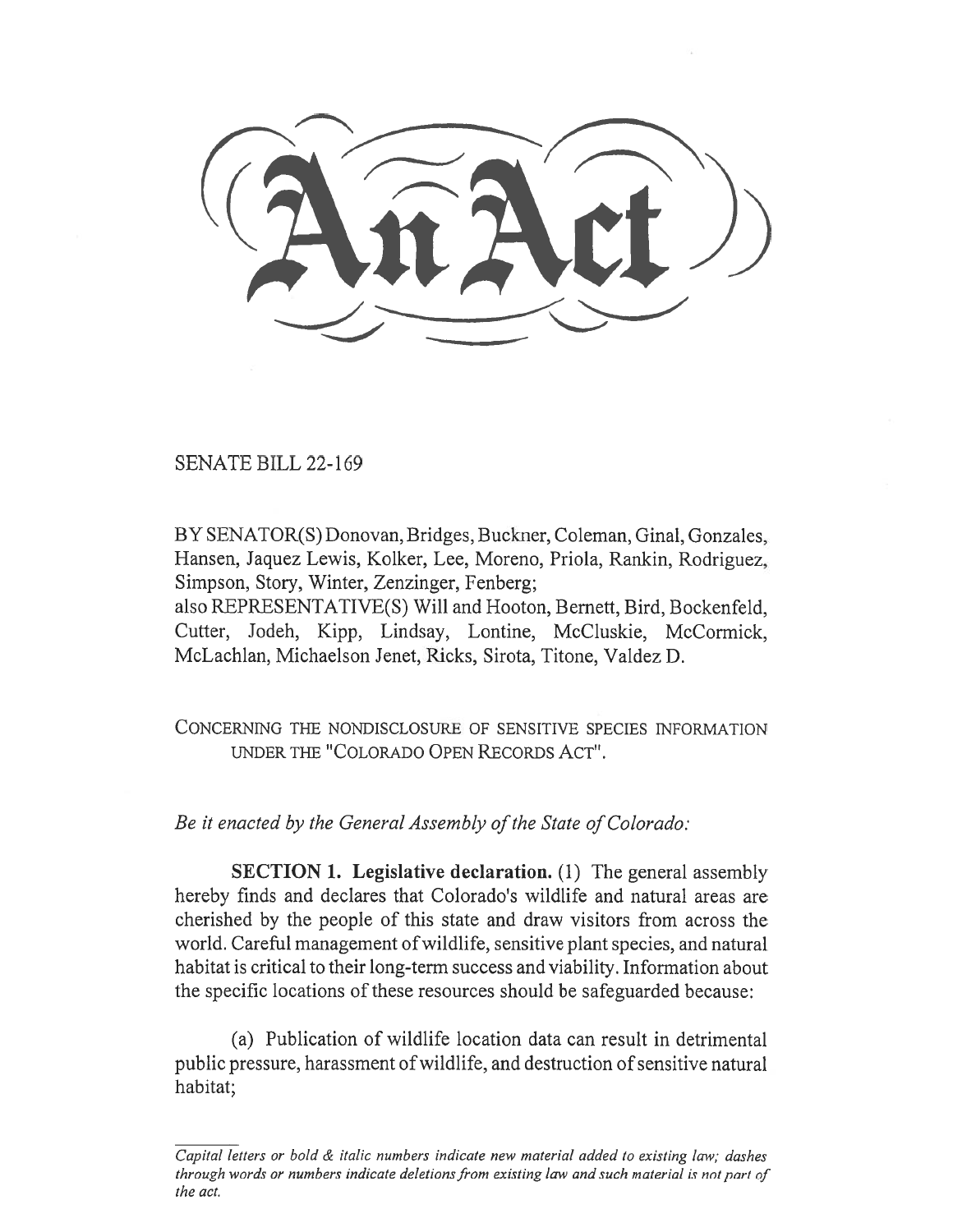(b) Increased public pressure and harassment negatively impacts the survival and reproductive success of all wildlife, including game and nongame species;

(c) Location data may be used improperly to locate game animals, undermining principles of fair chase; and

(d) Sensitive plant species location data may be used by collectors to unlawfully obtain specimens of the species.

SECTION 2. In Colorado Revised Statutes, 24-72-204, add  $(2)(a)(X)$  as follows:

24-72-204. Allowance or denial of inspection - grounds procedure - appeal - definitions - repeal.  $(2)$  (a) The custodian may deny the right of inspection of the following records, unless otherwise provided by law, on the ground that disclosure to the applicant would be contrary to the public interest:

(X) ANY RECORDS CONTAINING DATA OR INFORMATION THAT REVEALS THE SPECIFIC LOCATION OR COULD BE USED TO DETERMINE THE SPECIFIC LOCATION OF:

(A) A PLANT SPECIES IDENTIFIED AS A COLORADO PLANT OF GREATEST CONSERVATION NEED IN COLORADO'S STATE WILDLIFE ACTION PLAN;

(B) AN INDIVIDUAL ANIMAL OR A GROUP OF ANIMALS; OR

(C) AN INDIVIDUAL ANIMAL'S OR GROUP OF ANIMAL'S BREEDING OR NESTING HABITAT.

SECTION 3. Act subject to petition - effective date applicability. (1) This act takes effect at 12:01 a.m. on the day following the expiration of the ninety-day period after final adjournment of the general assembly; except that, if a referendum petition is filed pursuant to section 1 (3) of article V of the state constitution against this act or an item, section, or part of this act within such period, then the act, item, section, or part will not take effect unless approved by the people at the general

PAGE 2-SENATE BILL 22-169